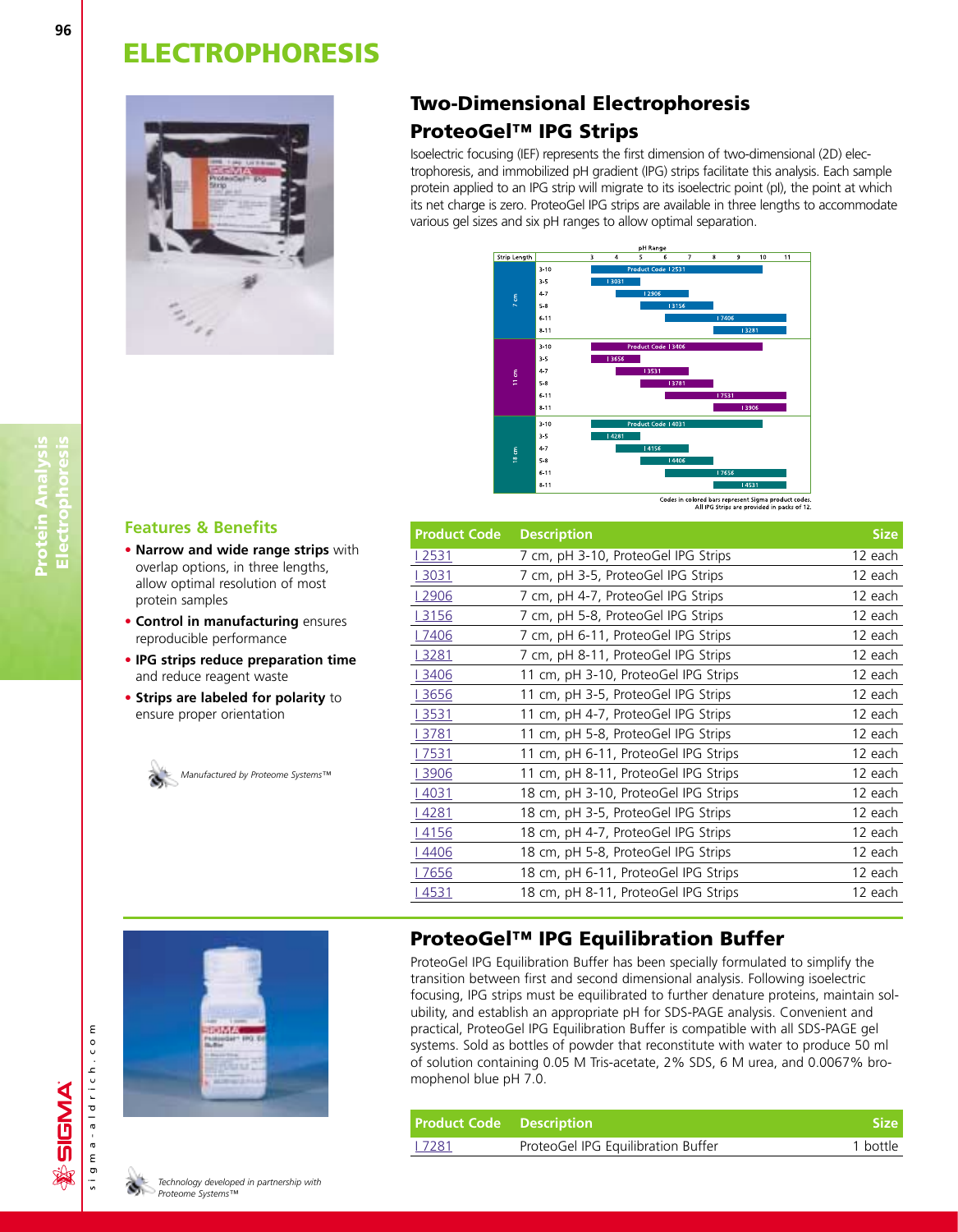## **ProteoPrep™ Reduction and Alkylation Kit**

The ProteoPrep™ Reduction and Alkylation Kit provides tributylphosphine (TBP) and iodoacetamide (IAA) for the reduction and alkylation of protein disulfide bonds. Procedures are provided for the reduction and alkylation of proteins in solution prior to loading the immobilized pH gradient (IPG) strip, during equilibration of the focused IPG strip prior to SDS-PAGE electrophoresis, or in-gel prior to tryptic digestion.

### **Features & Benefits**

- **• Reduction and alkylation of proteins** *Reduces artifacts due to disulfide bond formation*
- **• 2D gels have less streaking, increased resolution, fewer artifacts**  *Better reproducibility when protein samples are reduced and alkylated prior to isoelectric focusing*

#### **Components**

| Tributylphosphine Stock Solution |  |
|----------------------------------|--|
| Alkylating Reagent lodoacetamide |  |

| <b>Product Code</b> Description |                                         | <b>Size</b> |
|---------------------------------|-----------------------------------------|-------------|
| PROT-RA                         | ProteoPrep Reduction and Alkylation Kit | 1 kit       |

#### *Sample/Gel conditions*

*Source, plasma, reduced; 1st dimension IEF 3-10, 2nd dimension 12% SDS-PAGE*



*Source, plasma, reduced and alkylated; 1st dimension IEF 3-10, 2nd dimension, 12% SDS-PAGE*



*Herbert, B., Galvani, M., et al., Reduction and alkylation of proteins in preparation of two-dimensional map analysis: why, when and how?, Electrophoresis, 22, 2046-2057 (2001).*

*Above are examples of plasma in chaotropic membrane extraction reagent 2 (Product Code: [C 0606\),](http://www.sigma-aldrich.com/ProductLookup.html?ProdNo=C0606&Brand=SIGMA) treated with and without alkylation reagent. Note the differences in resolution and clarity of the spots.*

### **Additional Reduction and Alkylation Reagents**

|        | <b>Product Code Product Name</b>                        | <b>Application</b>                                                                                                                                                             | <b>References</b>                                                                                                                                                                                                                                                                                                                                          |
|--------|---------------------------------------------------------|--------------------------------------------------------------------------------------------------------------------------------------------------------------------------------|------------------------------------------------------------------------------------------------------------------------------------------------------------------------------------------------------------------------------------------------------------------------------------------------------------------------------------------------------------|
| A 4034 | (+)-Sodium L-ascorbate<br>(ascorbic acid)               | for preparation of plant extracts;<br>used as reductant for the isolation<br>of chloroplasts                                                                                   | 1. Gegenheimer, P., Methods Enzymol., 182, 174-193 (1990).                                                                                                                                                                                                                                                                                                 |
| D 8161 | 1,4-Dithioerythritol<br>no protease detected (DTE)      | reducing reagent; used for extracting<br>membrane proteins and in preparing<br>organelles due to its charge it may<br>migrate out of IEF gels, affecting<br>protein solubility | 1. Pasquali, C., et al., Electrophoresis, <b>18,</b> 2573-2581 (1997).<br>2. Fialka, I., et al., Electrophoresis, 18, 2582-2590 (1997).                                                                                                                                                                                                                    |
| D 9779 | DL-Dithiothreitol<br>no protease detected (DTT)         | reducing agent; due to its charge<br>it may migrate out of IEF gels,<br>affecting protein solubility                                                                           | 1. Proteome Research: New Frontiers in Functional Genomics, Wilkins,<br>M.R., Williams, K.L., Appel, R.D., Hochstrasser, D.F. (eds.) (Springer, 1997).<br>2. Jazwinski, S.M., Methods Enzymol., 182, 154-174 (1990).<br>3. 2-D Proteome Analysis Protocols, Vol. 112, Methods in Molecular<br>Biology, Link, A.J. (ed.). (Humana Press, Totowa, NJ, 1999). |
| M 3148 | 2-Mercaptoethanol no protease<br>detected (BME or 2-ME) | reducing agent; used at 10-140 mM<br>for enhancing enzymatic lysis of yeast                                                                                                    | 1. Jazwinski, S.M., Methods Enzymol., 182, 154-174 (1990).                                                                                                                                                                                                                                                                                                 |
| T 7567 | Tributylphosphine solution,<br>200 mM (0.5 ml per vial) | non-charged reducing reagent, keeps<br>proteins soluble during electrophoresis                                                                                                 | 1. Herbert, B.R., Electrophoresis, 19, 845-851 (1998).<br>2. Molloy, M.P., et al., 19, 837-844 (1998).<br>3. Molloy, M.P., et al., Eur. J. Biochem., 267, 2871-2881 (2000).                                                                                                                                                                                |
| C 4706 | Tris (2-carboxyethyl) phosphine<br>HCI (TCEP)           | water soluble reducing reagent; more<br>stable than DTT and useful for<br>mass spectrometry                                                                                    | 1. Getz, et al., Anal Biochem., 273, 73-80 (1999).<br>2. Fischer, W.H., et al., Rapid Commun. Mass Spectrom., 7, 225-228 (1993).                                                                                                                                                                                                                           |
| A 3221 | lodoacetamide<br>(56 mg per vial)                       | for alkylation of protein samples                                                                                                                                              | 1. Herbert, B.R., Electrophoresis, 19, 845-851 (1998).<br>2. Moloy, M.P., et al., Electrophoresis, 19, 837-844 (1998).<br>3. Molloy, M.P., et al., Eur. J. Biochem., 267, 2871-2881 (2000).                                                                                                                                                                |

# **Protein Analysis Electrophoresis** Electroph

**ANSIS** 

sigma-aldrich.com

sigma-aldrich.com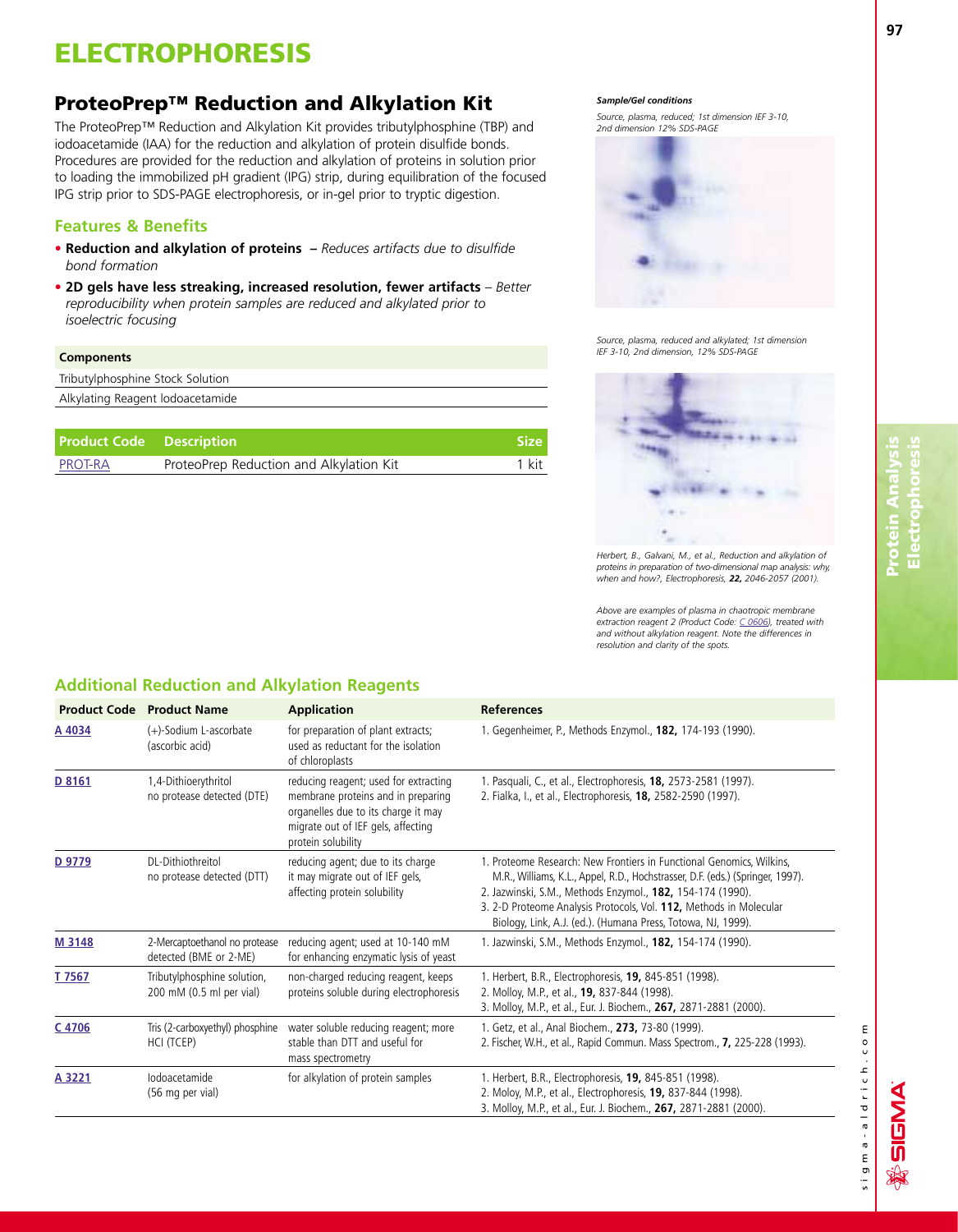Protein molecular weight markers are used to calculate sample molecular weights, to monitor the progress of an electrophoretic run, or as a positive control for analysis conditions. Sigma offers a wide selection of markers for numerous protein electrophoresis applications, including silver staining, isoelectric focusing, fluorescent studies, and many more. All have been use-tested to assure outstanding performance and are available in convenient package sizes.



### **ColorBurst™ Marker**

Brilliantly colored, exceptionally well resolved, convenient, and stable, ColorBurst protein molecular weight marker performs impressively in a variety of gel compositions and concentrations. ColorBurst is composed of eight proteins ranging from 8 to 220 kDa, which have been chemically reduced, alkylated, and conjugated to brilliantly colored dyes. ColorBurst can be used to estimate sample molecular weights, to monitor the progress of an electrophoretic run, or to confirm that an electroblot is complete. Each vial contains 500  $\mu$ l of marker solution and may be used for up to 100 applications.

#### **Features & Benefits**

- **• Exceptional resolution** allows estimation of sample molecular weights
- **• No freeze/thaw cycle** means decreased degradation and long shelf life
- **• Ready-to-use.** No boiling required before use
- **• No chemical reduction** necessary prior to gel loading



*Both gels were loaded (left to right) with 3, 5 and 7 µl of ColorBurst Marker. The marker was run using standard conditions on 10 x 10 cm, 1 mm thick, 10-well precast gels.*

*Bands transferred to nitrocellulose membranes from the gels in Figure 1. Transfers were completed in 90 minutes at 70 volts with Towbin's buffer (Tris-Glycine in 20% methanol.) Molecular Masses (kDa) given are apparent values as compared to Sigma's wide range marker set [\(M 4038\).](http://www.sigma-aldrich.com/ProductLookup.html?ProdNo=M4038&Brand=SIGMA) The Colorburst markers migrate differently with respect to [M 4038](http://www.sigma-aldrich.com/ProductLookup.html?ProdNo=M4038&Brand=SIGMA) in the different gel systems tested.*

| <b>Product Code</b> Description |                   | Size |
|---------------------------------|-------------------|------|
| C 4105                          | ColorBurst Marker | vial |

**ANG** 

ົທ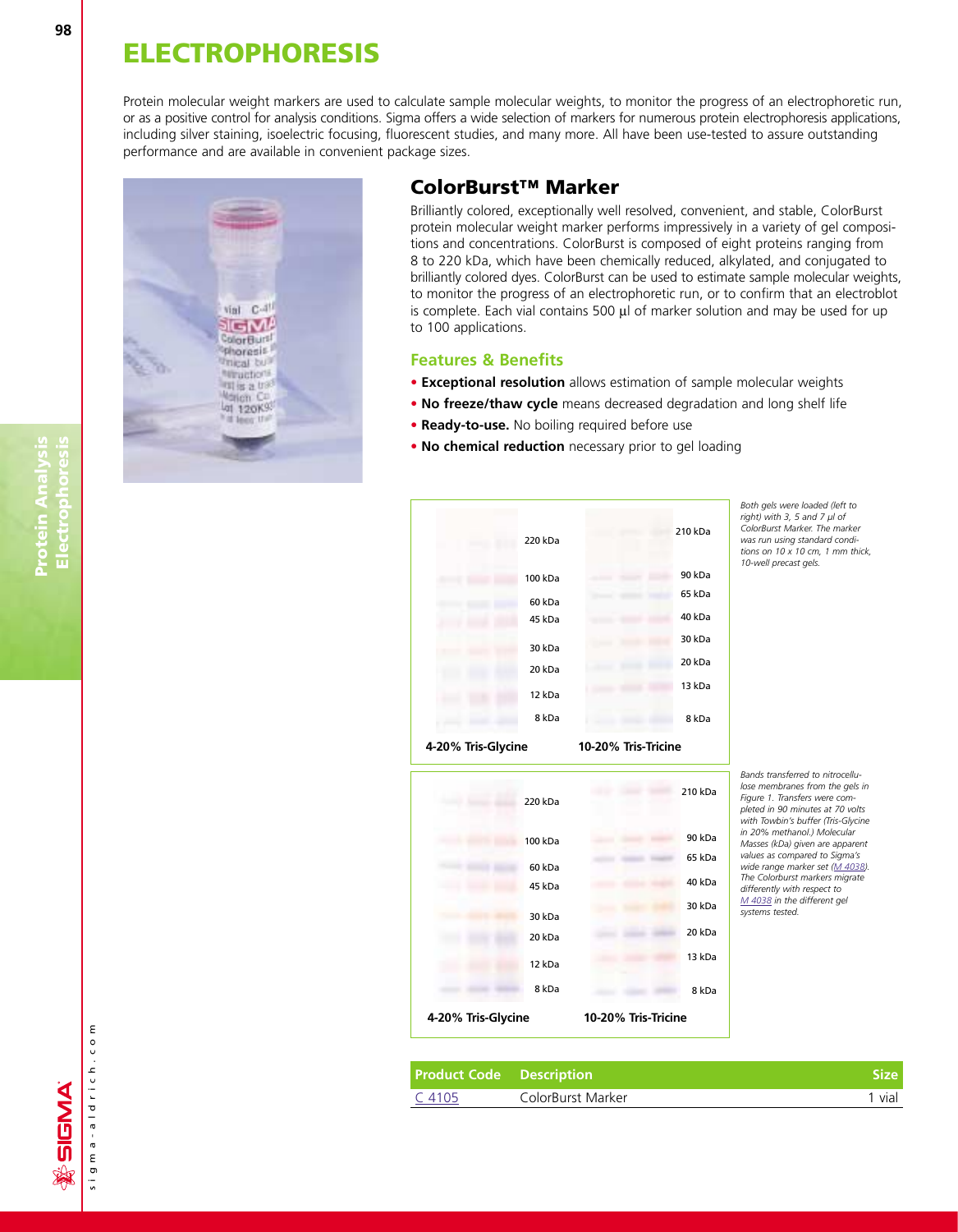## **Chemichrome™ Western Control**

Chemichrome Western Control is an ideal molecular weight marker and positive control for electrophoresis and subsequent Western blotting. Similar to ColorBurst™, Chemichrome contains an additional band of mouse IgG. During electrophoresis, brightly colored protein bands serve as positive controls for protein migration. During blotting, the same brightly colored bands indicate that the transfer is complete. After incubation with mouse primary and secondary antibodies, the band of mouse IgG (heavy chain) serves as a positive control using either colorimetric or chemiluminescent substrates. Simple to use and extremely practical, Chemichrome Western Control enables researchers to confirm the success of their analyses every step of the way. Chemichrome is supplied in vials containing 200 µl of ready-touse solution.

### **Features & Benefits**

- **• Confirms** that a membrane transfer is complete
- **• Confirms** successful Western Blotting conditions
- **• Compatible** with many peroxidase and phosphatase substrates, including TMB and ECL®

| <b>Product Code</b> Description |                             | <b>Size</b> |
|---------------------------------|-----------------------------|-------------|
| C 4236                          | Chemichrome Western Control | 1 vial      |

## **Chemichrome™ Ultimate**

Like Colorburst™ and Chemichrome™ Western Control, Chemichrome Ultimate contains eight brilliantly colored polypeptides which serve as positive controls during protein migration and transfer. In addition to mouse IgG, Chemichrome Ultimate also contains goat and rabbit IgG, which serve as positive controls for Western blotting using either colorimetric or chemiluminescent substrates.

| <b>Product Code Description</b> |                      | <b>Size</b> I |
|---------------------------------|----------------------|---------------|
| C 8738                          | Chemichrome Ultimate | 1 vial        |

## **ProteoProfile™ PTM Marker**

Glycosylation and phosphorylation are frequently encountered post-translation modifications in proteomic analysis. ProteoProfile PTM Marker, containing glycosy-



lated and phosphorylated proteins, is designed for use as a positive and negative control in studying these post-translation modifications of proteins in SDS-PAGE. Electrophoresis will yield four protein bands:

BSA (not glycosylated, not phosphorylated)

Ovalbumin (glycosylated and phosphorylated)

b-Casein (not glycosylated, phosphorylated)

RNase B (glycosylated, not phosphorylated)

**Superior Selectivity** ProteoProfile PTM Marker [\(P 1745\),](http://www.sigma-aldrich.com/ProductLookup.html?ProdNo=P1745&Brand=SIGMA) containing glycosylated and non-glycosylated *proteins, was separated by electrophoresis on a 4-20% SDS-PAGE gel. The gel was stained with GlycoProfile III [\(PP0300\)](http://www.sigma-aldrich.com/ProductLookup.html?ProdNo=PP0300&Brand=SIGMA) (left), fluorescently imaged, and then stained for total protein with EZBlue™ Gel staining reagent [\(G 1041\) \(](http://www.sigma-aldrich.com/ProductLookup.html?ProdNo=G1041&Brand=SIGMA)right). Each band represents approximately 300 ng of protein.*

**Product Code Description Size [P 1745](http://www.sigma-aldrich.com/ProductLookup.html?ProdNo=P1745&Brand=SIGMA)** ProteoProfile PTM Marker **Proteined Accord PTM Marker P1745** 0.1 ml

**1 2 3 4 5 6**

*Colorburst (lane 1, undetected), Chemichrome (lane 2), and FLAG®-BAP concentrations of 80 ng, 40 ng, 20 ng and 10 ng (lanes 3-6 respectively) were run on a 6-15% Tris-Acetate gel, transferred to PVDF and developed with a chemiluminescent peroxidase substrate (CPS-1) for approximately 5 seconds.*



*Colorburst (lane 1), Chemichrome (lane 2), and FLAG®-BAP concentrations of 80 ng, 40 ng, 20 ng and 10 ng (lanes 3-6 respectively) were run on a 6-15% Tris-Acetate gel, transferred to PVDF and developed with a TMB substrat[e \(T 0565\).](http://www.sigma-aldrich.com/ProductLookup.html?ProdNo=T0565&Brand=SIGMA)*

៣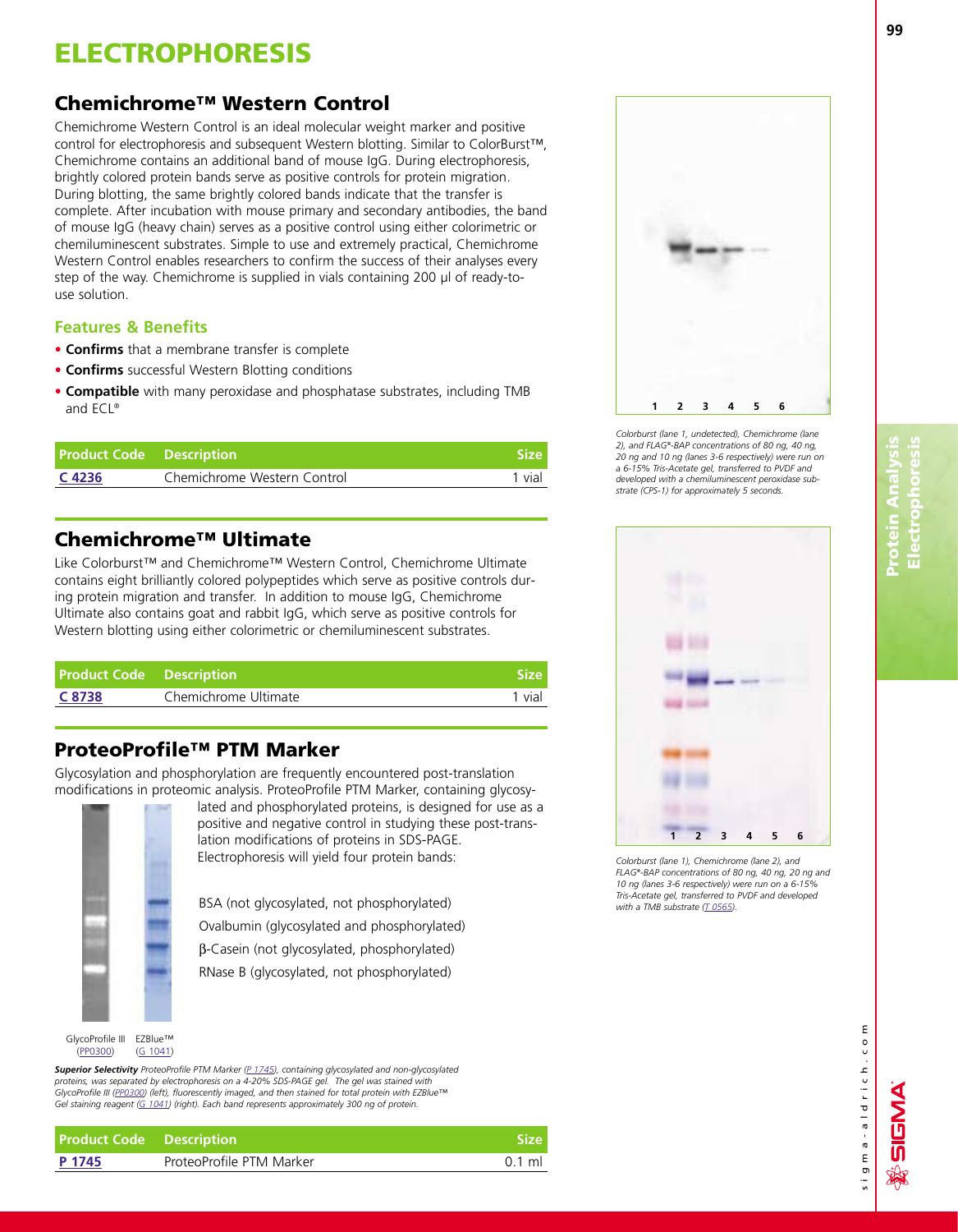## **Protein Molecular Weight Markers**

|                                                             | Subunit |        |        | SigmaMarker™ MW Markers |        |       | Fluorescent<br><b>MW Markers</b> |        | Silver Stain MW Markers |        |
|-------------------------------------------------------------|---------|--------|--------|-------------------------|--------|-------|----------------------------------|--------|-------------------------|--------|
| Protein                                                     | MW (Da) | M 3788 | M 4038 | M 3913                  | M 3546 | F3526 | F3401                            | M 5505 | M 6539                  | M 5630 |
| Urease, jack bean (hexamer)                                 | 545,000 |        |        |                         |        |       |                                  |        |                         |        |
| Urease, jack bean (trimer)                                  | 272,000 |        |        |                         |        |       |                                  |        |                         |        |
| Violet protein-dye conjugate                                | 220,000 |        |        |                         |        |       |                                  |        |                         |        |
| Myosin, rabbit muscle                                       | 205,000 |        |        |                         |        |       |                                  |        |                         |        |
| $\alpha$ <sub>2</sub> -Macroglobulin                        | 180,000 |        |        |                         |        |       |                                  |        |                         |        |
| Recombinant marker protein                                  | 150,000 |        |        |                         |        |       |                                  |        |                         |        |
| β-Galactosidase, E. coli                                    | 116,000 |        |        |                         |        |       |                                  |        |                         |        |
| Albumin dimer, bovine serum                                 | 132,000 |        |        |                         |        |       |                                  |        |                         |        |
| Recombinant marker protein or<br>Pink protein-dye conjugate | 100,000 |        |        |                         |        |       |                                  |        |                         |        |
| Phosphorylase b, rabbit muscle                              | 97,000  |        |        |                         |        |       |                                  |        |                         |        |
| Fructose-6-phosphate kinase                                 | 84,000  |        |        |                         |        |       |                                  |        |                         |        |
| Recombinant marker protein                                  | 75,000  |        |        |                         |        |       |                                  |        |                         |        |
| Albumin, bovine serum                                       | 66,000  |        |        |                         |        |       |                                  |        |                         |        |
| Blue protein-dye conjugate                                  | 60,000  |        |        |                         |        |       |                                  |        |                         |        |
| IgG marker                                                  | 59,500  |        |        |                         |        |       |                                  |        |                         |        |
| Catalase, bovine liver                                      | 58,100  |        |        |                         |        |       |                                  |        |                         |        |
| Glutamic dehydrogenase,<br>bovine liver                     | 55,000  |        |        |                         |        |       |                                  |        |                         |        |
| Recombinant marker protein                                  | 50,000  |        |        |                         |        |       |                                  |        |                         |        |
| Fumerase, porcine heart                                     | 48,500  |        |        |                         |        |       |                                  |        |                         |        |
| Ovalbumin, chicken egg or<br>Pink protein-dye conjugate     | 45,000  |        |        |                         |        |       |                                  |        |                         |        |
| Alcohol dehydrogenase                                       | 39,800  |        |        |                         |        |       |                                  |        |                         |        |
| Glyceraldehyde-3-phosphate<br>dehydrogenase                 | 36,000  |        |        |                         |        |       |                                  |        |                         |        |
| Recombinant marker protein                                  | 35,000  |        |        |                         |        |       |                                  |        |                         |        |
| Orange protein-dye conjugate<br>or $\beta$ -Casein          | 30,000  |        |        |                         |        |       |                                  |        |                         |        |
| Carbonic anhydrase                                          | 29,000  |        |        |                         |        |       |                                  |        |                         |        |
| Triosephosphate isomerase                                   | 26,600  |        |        |                         |        |       |                                  |        |                         |        |
| Recombinant marker protein                                  | 25,000  |        |        |                         |        |       |                                  |        |                         |        |
| Trypsinogen, bovine pancreas                                | 24,000  |        |        |                         |        |       |                                  |        |                         |        |
| Trypsin inhibitor, soybean or<br>Blue protein-dye conjugate | 20,100  |        |        |                         |        |       |                                  |        |                         |        |
| β-Lactoglobulin, bovine milk                                | 18,400  |        |        |                         |        |       |                                  |        |                         |        |
| Myoglobin from horse heart<br>or RNase B                    | 17,000  |        |        |                         |        |       |                                  |        |                         |        |
| Recombinant marker protein                                  | 15,000  |        |        |                         |        |       |                                  |        |                         |        |
| Lysozyme, egg white                                         | 14,300  |        |        |                         |        |       |                                  |        |                         |        |
| $\alpha$ -Lactalbumin, bovine milk                          | 14,200  |        |        |                         |        |       |                                  |        |                         |        |
| Pink protein-dye conjugate                                  | 12,000  |        |        |                         |        |       |                                  |        |                         |        |
| Blue protein-dye conjugate                                  | 8,000   |        |        |                         |        |       |                                  |        |                         |        |
| Aprotinin, bovine lung                                      | 6,500   |        |        |                         |        |       |                                  |        |                         |        |
| Insulin Chain B,<br>oxidized, bovine                        | 3,496   |        |        |                         |        |       |                                  |        |                         |        |
| Bradykinin                                                  | 1,060   |        |        |                         |        |       |                                  |        |                         |        |

sigma-aldrich.com sigma-aldrich.com **※SIGMA**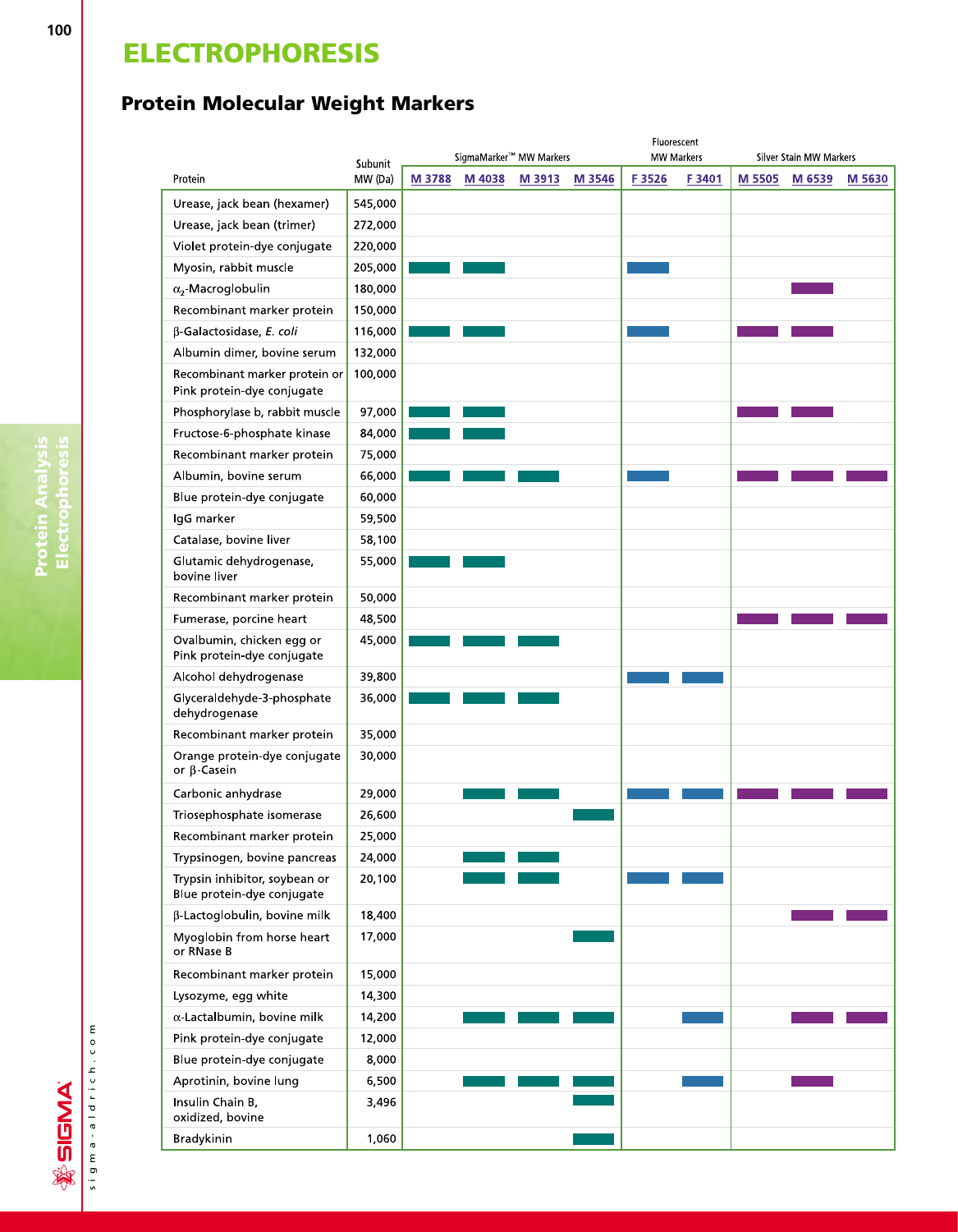| Colorburst™ Chemichrome™<br><b>MW Markers</b><br>Ultimate<br>PTM Marker<br>Markers<br><b>MW Markers</b><br>Subunit<br>MW (Da)<br>C 4105<br><b>B2787</b><br>SDS-6B<br>M 0671<br><b>MWND500</b><br>C4236<br>C8738<br>P 1745<br>Protein<br>545,000<br>Urease, jack bean (hexamer)<br>272,000<br>Urease, jack bean (trimer)<br>Violet protein-dye conjugate<br>220,000<br>205,000<br>Myosin, rabbit muscle<br>180,000<br>$\alpha$ <sub>2</sub> Macroglobulin<br>Recombinant marker protein<br>150,000<br>116,000<br>β-Galactosidase, E. coli<br>Albumin dimer, bovine serum<br>132,000<br>100,000<br>Recombinant marker protein or<br>Pink protein-dye conjugate<br>97,000<br>Phosphorylase b, rabbit muscle<br>84,000<br>Fructose-6-phosphate kinase<br>75,000<br>Recombinant marker protein<br>66,000<br>Albumin, bovine serum<br>60,000<br>Blue protein-dye conjugate<br>59,500<br>IgG marker<br>58,100<br>Catalase, bovine liver<br>Glutamic dehydrogenase,<br>55,000<br>bovine liver<br>Recombinant marker protein<br>50,000<br>48,500<br>Fumerase, porcine heart<br>Ovalbumin, chicken egg or<br>45,000<br>Pink protein-dye conjugate<br>Alcohol dehydrogenase<br>39,800<br>Glyceraldehyde-3-phosphate<br>36,000<br>dehydrogenase<br>Recombinant marker protein<br>35,000<br>30,000<br>Orange protein-dye conjugate<br>or $\beta$ -Casein<br>Carbonic anhydrase<br>29,000<br>Triosephosphate isomerase<br>26,600<br>Recombinant marker protein<br>25,000<br>24,000<br>Trypsinogen, bovine pancreas<br>Trypsin inhibitor, soybean or<br>20,100<br>Blue protein-dye conjugate<br>β-Lactoglobulin, bovine milk<br>18,400<br>17,000<br>Myoglobin from horse heart<br>or RNase B<br>Recombinant marker protein<br>15,000<br>14,300<br>Lysozyme, egg white<br>$\alpha$ -Lactalbumin, bovine milk<br>14,200<br>Pink protein-dye conjugate<br>12,000<br>Blue protein-dye conjugate<br>8,000<br>6,500<br>Aprotinin, bovine lung<br>Insulin Chain B,<br>3,496<br>oxidized, bovine<br>Bradykinin<br>1,060 |  | Biotinylated | Recombinant<br><b>MW</b> | Non-<br>Denaturing |  | Chemichrome™ |  |
|--------------------------------------------------------------------------------------------------------------------------------------------------------------------------------------------------------------------------------------------------------------------------------------------------------------------------------------------------------------------------------------------------------------------------------------------------------------------------------------------------------------------------------------------------------------------------------------------------------------------------------------------------------------------------------------------------------------------------------------------------------------------------------------------------------------------------------------------------------------------------------------------------------------------------------------------------------------------------------------------------------------------------------------------------------------------------------------------------------------------------------------------------------------------------------------------------------------------------------------------------------------------------------------------------------------------------------------------------------------------------------------------------------------------------------------------------------------------------------------------------------------------------------------------------------------------------------------------------------------------------------------------------------------------------------------------------------------------------------------------------------------------------------------------------------------------------------------------------------------------------------------------------------------------------------------------------------------------------------------------------|--|--------------|--------------------------|--------------------|--|--------------|--|
|                                                                                                                                                                                                                                                                                                                                                                                                                                                                                                                                                                                                                                                                                                                                                                                                                                                                                                                                                                                                                                                                                                                                                                                                                                                                                                                                                                                                                                                                                                                                                                                                                                                                                                                                                                                                                                                                                                                                                                                                  |  |              |                          |                    |  |              |  |
|                                                                                                                                                                                                                                                                                                                                                                                                                                                                                                                                                                                                                                                                                                                                                                                                                                                                                                                                                                                                                                                                                                                                                                                                                                                                                                                                                                                                                                                                                                                                                                                                                                                                                                                                                                                                                                                                                                                                                                                                  |  |              |                          |                    |  |              |  |
|                                                                                                                                                                                                                                                                                                                                                                                                                                                                                                                                                                                                                                                                                                                                                                                                                                                                                                                                                                                                                                                                                                                                                                                                                                                                                                                                                                                                                                                                                                                                                                                                                                                                                                                                                                                                                                                                                                                                                                                                  |  |              |                          |                    |  |              |  |
|                                                                                                                                                                                                                                                                                                                                                                                                                                                                                                                                                                                                                                                                                                                                                                                                                                                                                                                                                                                                                                                                                                                                                                                                                                                                                                                                                                                                                                                                                                                                                                                                                                                                                                                                                                                                                                                                                                                                                                                                  |  |              |                          |                    |  |              |  |
|                                                                                                                                                                                                                                                                                                                                                                                                                                                                                                                                                                                                                                                                                                                                                                                                                                                                                                                                                                                                                                                                                                                                                                                                                                                                                                                                                                                                                                                                                                                                                                                                                                                                                                                                                                                                                                                                                                                                                                                                  |  |              |                          |                    |  |              |  |
|                                                                                                                                                                                                                                                                                                                                                                                                                                                                                                                                                                                                                                                                                                                                                                                                                                                                                                                                                                                                                                                                                                                                                                                                                                                                                                                                                                                                                                                                                                                                                                                                                                                                                                                                                                                                                                                                                                                                                                                                  |  |              |                          |                    |  |              |  |
|                                                                                                                                                                                                                                                                                                                                                                                                                                                                                                                                                                                                                                                                                                                                                                                                                                                                                                                                                                                                                                                                                                                                                                                                                                                                                                                                                                                                                                                                                                                                                                                                                                                                                                                                                                                                                                                                                                                                                                                                  |  |              |                          |                    |  |              |  |
|                                                                                                                                                                                                                                                                                                                                                                                                                                                                                                                                                                                                                                                                                                                                                                                                                                                                                                                                                                                                                                                                                                                                                                                                                                                                                                                                                                                                                                                                                                                                                                                                                                                                                                                                                                                                                                                                                                                                                                                                  |  |              |                          |                    |  |              |  |
|                                                                                                                                                                                                                                                                                                                                                                                                                                                                                                                                                                                                                                                                                                                                                                                                                                                                                                                                                                                                                                                                                                                                                                                                                                                                                                                                                                                                                                                                                                                                                                                                                                                                                                                                                                                                                                                                                                                                                                                                  |  |              |                          |                    |  |              |  |
|                                                                                                                                                                                                                                                                                                                                                                                                                                                                                                                                                                                                                                                                                                                                                                                                                                                                                                                                                                                                                                                                                                                                                                                                                                                                                                                                                                                                                                                                                                                                                                                                                                                                                                                                                                                                                                                                                                                                                                                                  |  |              |                          |                    |  |              |  |
|                                                                                                                                                                                                                                                                                                                                                                                                                                                                                                                                                                                                                                                                                                                                                                                                                                                                                                                                                                                                                                                                                                                                                                                                                                                                                                                                                                                                                                                                                                                                                                                                                                                                                                                                                                                                                                                                                                                                                                                                  |  |              |                          |                    |  |              |  |
|                                                                                                                                                                                                                                                                                                                                                                                                                                                                                                                                                                                                                                                                                                                                                                                                                                                                                                                                                                                                                                                                                                                                                                                                                                                                                                                                                                                                                                                                                                                                                                                                                                                                                                                                                                                                                                                                                                                                                                                                  |  |              |                          |                    |  |              |  |
|                                                                                                                                                                                                                                                                                                                                                                                                                                                                                                                                                                                                                                                                                                                                                                                                                                                                                                                                                                                                                                                                                                                                                                                                                                                                                                                                                                                                                                                                                                                                                                                                                                                                                                                                                                                                                                                                                                                                                                                                  |  |              |                          |                    |  |              |  |
|                                                                                                                                                                                                                                                                                                                                                                                                                                                                                                                                                                                                                                                                                                                                                                                                                                                                                                                                                                                                                                                                                                                                                                                                                                                                                                                                                                                                                                                                                                                                                                                                                                                                                                                                                                                                                                                                                                                                                                                                  |  |              |                          |                    |  |              |  |
|                                                                                                                                                                                                                                                                                                                                                                                                                                                                                                                                                                                                                                                                                                                                                                                                                                                                                                                                                                                                                                                                                                                                                                                                                                                                                                                                                                                                                                                                                                                                                                                                                                                                                                                                                                                                                                                                                                                                                                                                  |  |              |                          |                    |  |              |  |
|                                                                                                                                                                                                                                                                                                                                                                                                                                                                                                                                                                                                                                                                                                                                                                                                                                                                                                                                                                                                                                                                                                                                                                                                                                                                                                                                                                                                                                                                                                                                                                                                                                                                                                                                                                                                                                                                                                                                                                                                  |  |              |                          |                    |  |              |  |
|                                                                                                                                                                                                                                                                                                                                                                                                                                                                                                                                                                                                                                                                                                                                                                                                                                                                                                                                                                                                                                                                                                                                                                                                                                                                                                                                                                                                                                                                                                                                                                                                                                                                                                                                                                                                                                                                                                                                                                                                  |  |              |                          |                    |  |              |  |
|                                                                                                                                                                                                                                                                                                                                                                                                                                                                                                                                                                                                                                                                                                                                                                                                                                                                                                                                                                                                                                                                                                                                                                                                                                                                                                                                                                                                                                                                                                                                                                                                                                                                                                                                                                                                                                                                                                                                                                                                  |  |              |                          |                    |  |              |  |
|                                                                                                                                                                                                                                                                                                                                                                                                                                                                                                                                                                                                                                                                                                                                                                                                                                                                                                                                                                                                                                                                                                                                                                                                                                                                                                                                                                                                                                                                                                                                                                                                                                                                                                                                                                                                                                                                                                                                                                                                  |  |              |                          |                    |  |              |  |
|                                                                                                                                                                                                                                                                                                                                                                                                                                                                                                                                                                                                                                                                                                                                                                                                                                                                                                                                                                                                                                                                                                                                                                                                                                                                                                                                                                                                                                                                                                                                                                                                                                                                                                                                                                                                                                                                                                                                                                                                  |  |              |                          |                    |  |              |  |
|                                                                                                                                                                                                                                                                                                                                                                                                                                                                                                                                                                                                                                                                                                                                                                                                                                                                                                                                                                                                                                                                                                                                                                                                                                                                                                                                                                                                                                                                                                                                                                                                                                                                                                                                                                                                                                                                                                                                                                                                  |  |              |                          |                    |  |              |  |
|                                                                                                                                                                                                                                                                                                                                                                                                                                                                                                                                                                                                                                                                                                                                                                                                                                                                                                                                                                                                                                                                                                                                                                                                                                                                                                                                                                                                                                                                                                                                                                                                                                                                                                                                                                                                                                                                                                                                                                                                  |  |              |                          |                    |  |              |  |
|                                                                                                                                                                                                                                                                                                                                                                                                                                                                                                                                                                                                                                                                                                                                                                                                                                                                                                                                                                                                                                                                                                                                                                                                                                                                                                                                                                                                                                                                                                                                                                                                                                                                                                                                                                                                                                                                                                                                                                                                  |  |              |                          |                    |  |              |  |
|                                                                                                                                                                                                                                                                                                                                                                                                                                                                                                                                                                                                                                                                                                                                                                                                                                                                                                                                                                                                                                                                                                                                                                                                                                                                                                                                                                                                                                                                                                                                                                                                                                                                                                                                                                                                                                                                                                                                                                                                  |  |              |                          |                    |  |              |  |
|                                                                                                                                                                                                                                                                                                                                                                                                                                                                                                                                                                                                                                                                                                                                                                                                                                                                                                                                                                                                                                                                                                                                                                                                                                                                                                                                                                                                                                                                                                                                                                                                                                                                                                                                                                                                                                                                                                                                                                                                  |  |              |                          |                    |  |              |  |
|                                                                                                                                                                                                                                                                                                                                                                                                                                                                                                                                                                                                                                                                                                                                                                                                                                                                                                                                                                                                                                                                                                                                                                                                                                                                                                                                                                                                                                                                                                                                                                                                                                                                                                                                                                                                                                                                                                                                                                                                  |  |              |                          |                    |  |              |  |
|                                                                                                                                                                                                                                                                                                                                                                                                                                                                                                                                                                                                                                                                                                                                                                                                                                                                                                                                                                                                                                                                                                                                                                                                                                                                                                                                                                                                                                                                                                                                                                                                                                                                                                                                                                                                                                                                                                                                                                                                  |  |              |                          |                    |  |              |  |
|                                                                                                                                                                                                                                                                                                                                                                                                                                                                                                                                                                                                                                                                                                                                                                                                                                                                                                                                                                                                                                                                                                                                                                                                                                                                                                                                                                                                                                                                                                                                                                                                                                                                                                                                                                                                                                                                                                                                                                                                  |  |              |                          |                    |  |              |  |
|                                                                                                                                                                                                                                                                                                                                                                                                                                                                                                                                                                                                                                                                                                                                                                                                                                                                                                                                                                                                                                                                                                                                                                                                                                                                                                                                                                                                                                                                                                                                                                                                                                                                                                                                                                                                                                                                                                                                                                                                  |  |              |                          |                    |  |              |  |
|                                                                                                                                                                                                                                                                                                                                                                                                                                                                                                                                                                                                                                                                                                                                                                                                                                                                                                                                                                                                                                                                                                                                                                                                                                                                                                                                                                                                                                                                                                                                                                                                                                                                                                                                                                                                                                                                                                                                                                                                  |  |              |                          |                    |  |              |  |
|                                                                                                                                                                                                                                                                                                                                                                                                                                                                                                                                                                                                                                                                                                                                                                                                                                                                                                                                                                                                                                                                                                                                                                                                                                                                                                                                                                                                                                                                                                                                                                                                                                                                                                                                                                                                                                                                                                                                                                                                  |  |              |                          |                    |  |              |  |
|                                                                                                                                                                                                                                                                                                                                                                                                                                                                                                                                                                                                                                                                                                                                                                                                                                                                                                                                                                                                                                                                                                                                                                                                                                                                                                                                                                                                                                                                                                                                                                                                                                                                                                                                                                                                                                                                                                                                                                                                  |  |              |                          |                    |  |              |  |
|                                                                                                                                                                                                                                                                                                                                                                                                                                                                                                                                                                                                                                                                                                                                                                                                                                                                                                                                                                                                                                                                                                                                                                                                                                                                                                                                                                                                                                                                                                                                                                                                                                                                                                                                                                                                                                                                                                                                                                                                  |  |              |                          |                    |  |              |  |
|                                                                                                                                                                                                                                                                                                                                                                                                                                                                                                                                                                                                                                                                                                                                                                                                                                                                                                                                                                                                                                                                                                                                                                                                                                                                                                                                                                                                                                                                                                                                                                                                                                                                                                                                                                                                                                                                                                                                                                                                  |  |              |                          |                    |  |              |  |
|                                                                                                                                                                                                                                                                                                                                                                                                                                                                                                                                                                                                                                                                                                                                                                                                                                                                                                                                                                                                                                                                                                                                                                                                                                                                                                                                                                                                                                                                                                                                                                                                                                                                                                                                                                                                                                                                                                                                                                                                  |  |              |                          |                    |  |              |  |
|                                                                                                                                                                                                                                                                                                                                                                                                                                                                                                                                                                                                                                                                                                                                                                                                                                                                                                                                                                                                                                                                                                                                                                                                                                                                                                                                                                                                                                                                                                                                                                                                                                                                                                                                                                                                                                                                                                                                                                                                  |  |              |                          |                    |  |              |  |
|                                                                                                                                                                                                                                                                                                                                                                                                                                                                                                                                                                                                                                                                                                                                                                                                                                                                                                                                                                                                                                                                                                                                                                                                                                                                                                                                                                                                                                                                                                                                                                                                                                                                                                                                                                                                                                                                                                                                                                                                  |  |              |                          |                    |  |              |  |
|                                                                                                                                                                                                                                                                                                                                                                                                                                                                                                                                                                                                                                                                                                                                                                                                                                                                                                                                                                                                                                                                                                                                                                                                                                                                                                                                                                                                                                                                                                                                                                                                                                                                                                                                                                                                                                                                                                                                                                                                  |  |              |                          |                    |  |              |  |
|                                                                                                                                                                                                                                                                                                                                                                                                                                                                                                                                                                                                                                                                                                                                                                                                                                                                                                                                                                                                                                                                                                                                                                                                                                                                                                                                                                                                                                                                                                                                                                                                                                                                                                                                                                                                                                                                                                                                                                                                  |  |              |                          |                    |  |              |  |
|                                                                                                                                                                                                                                                                                                                                                                                                                                                                                                                                                                                                                                                                                                                                                                                                                                                                                                                                                                                                                                                                                                                                                                                                                                                                                                                                                                                                                                                                                                                                                                                                                                                                                                                                                                                                                                                                                                                                                                                                  |  |              |                          |                    |  |              |  |
|                                                                                                                                                                                                                                                                                                                                                                                                                                                                                                                                                                                                                                                                                                                                                                                                                                                                                                                                                                                                                                                                                                                                                                                                                                                                                                                                                                                                                                                                                                                                                                                                                                                                                                                                                                                                                                                                                                                                                                                                  |  |              |                          |                    |  |              |  |
|                                                                                                                                                                                                                                                                                                                                                                                                                                                                                                                                                                                                                                                                                                                                                                                                                                                                                                                                                                                                                                                                                                                                                                                                                                                                                                                                                                                                                                                                                                                                                                                                                                                                                                                                                                                                                                                                                                                                                                                                  |  |              |                          |                    |  |              |  |



**※SIGMA**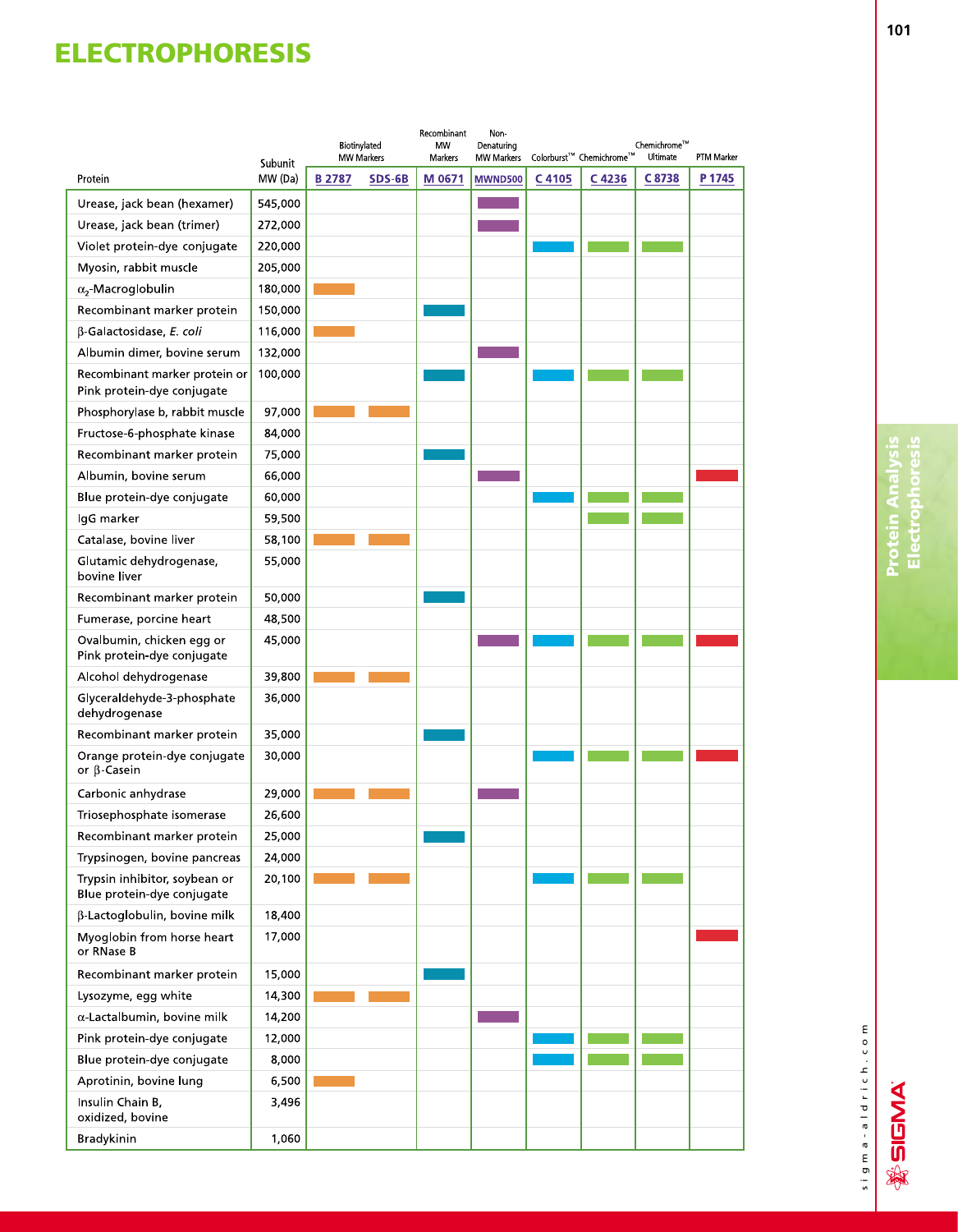

### **Biotinylated Markers**

Biotinylated molecular weight markers contain biotin-conjugated proteins which, following electrophoresis and membrane transfer, can be easily detected with a Streptavidin-Peroxidase Conjugate  $(S 5512)$  and a color development reagent such as TMB [\(T 0565\).](http://www.sigma-aldrich.com/ProductLookup.html?ProdNo=T0565&Brand=SIGMA) 

| <b>Product Code</b> | <b>Description</b>                                           | <b>MW Range (Da)</b> |
|---------------------|--------------------------------------------------------------|----------------------|
| B 2787              | Biotinylated SDS Molecular Weight<br><b>Standard Mixture</b> | Wide (6,500-180,000) |
| SDS-6B              | Biotinylated SDS Molecular Weight<br><b>Standard Mixture</b> | Low (14,300-97,400)  |

*These are both supplied in vials, each sufficient for 200 applications (on 10 x 10 cm mini-gels).*



*5 µl of 2D marker[s \(M 3411\)](http://www.sigma-aldrich.com/ProductLookup.html?ProdNo=M3411&Brand=SIGMA) were separated with a mixture of ampholine pH 3.5-9.5 and ampholine pH 2.5-4.5 in the ratio 1:2.5 and then separated on a 12.5% SDS-PAGE gel. The gel was stained with Coomassie™ Brilliant Blue [G \(B 8522\).](http://www.sigma-aldrich.com/ProductLookup.html?ProdNo=B8522&Brand=SIGMA)*

### **2D Electrophoresis Markers**

Specifically designed for denaturing IEF and 2D electrophoresis, this molecular weight marker set contains four proteins selected to provide a diagonal pattern on a wide range 2D gel.

| <b>Product Code</b> Description |                               | <b>MW Range (Da)</b> |
|---------------------------------|-------------------------------|----------------------|
| M 3411                          | Marker for 2D Electrophoresis | 17,000-89,000        |
|                                 |                               | 7.6-3.8 pl           |

*Sold in vials of approximately 200 µl of solution, sufficient for 20-40 applications.*

### **Fluorescent Markers**

Sigma fluorescent molecular weight markers are composed of FITC-conjugated proteins, which are well resolved and easily visualized with ultraviolet light in polyacrylamide gels or membranes.

| <b>Product Code</b> Description |                                     | <b>MW Range (Da)</b>  |
|---------------------------------|-------------------------------------|-----------------------|
| <u>F 3526</u>                   | Fluorescent Molecular Weight Marker | High (20,100-205,000) |
| F 3401                          | Fluorescent Molecular Weight Marker | Low (6,500-39,800)    |

*Sold in vials of powder that, when reconstituted with water, are sufficient for at least 25 applications (for 10 x 10 cm mini-gels).*

**Protein Analysis Electrophoresis**

**Protein Analysis<br>Electrophoresis** 

sigma-aldrich.com

sigma-aldrich.co

ε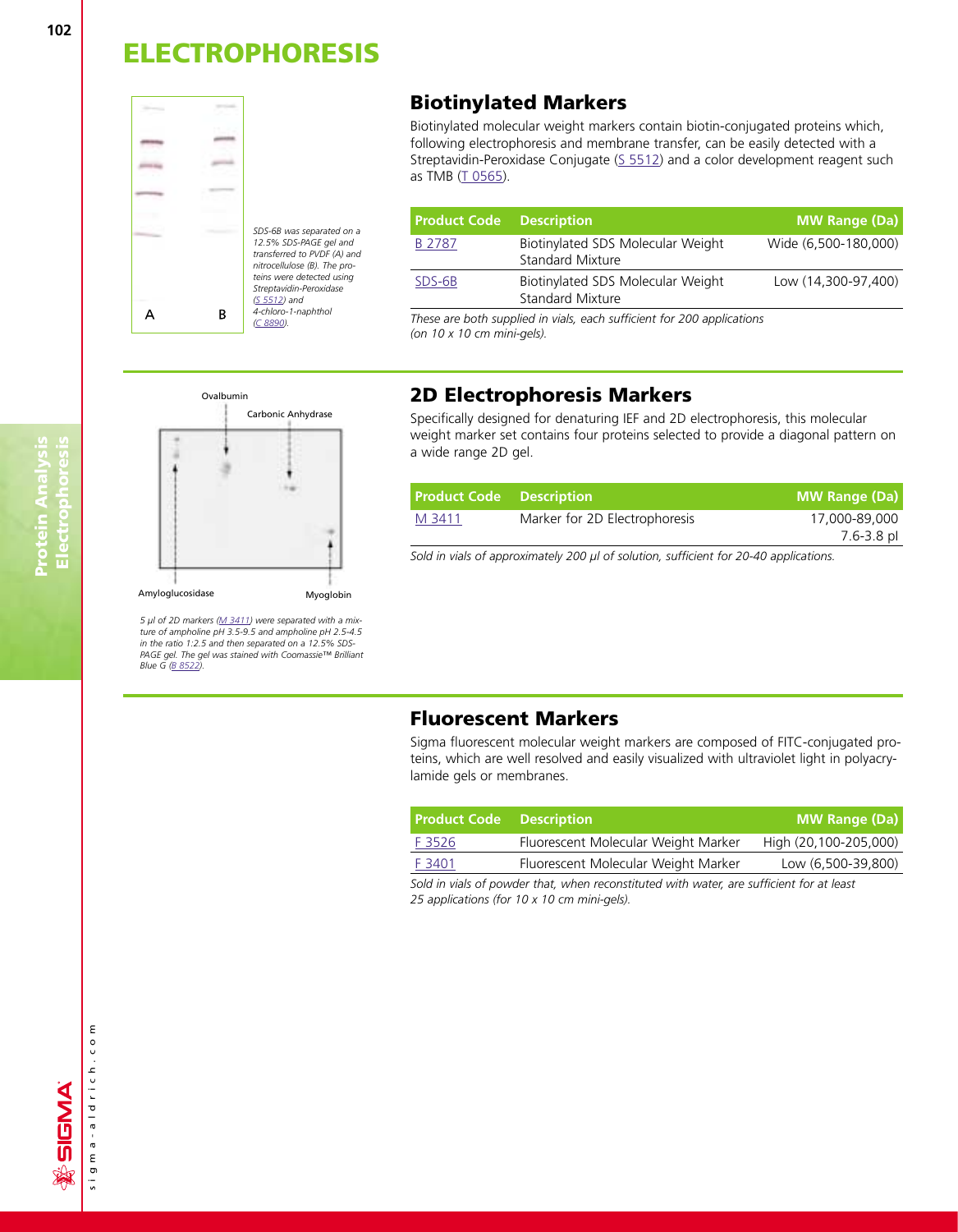### **Recombinant Markers**

The Recombinant Molecular Weight Standard Mixture contains seven precisely sized proteins, molecular weights 15, 25, 35, 50, 75, 100, and 150 kDa. Recombinant proteins form sharp bands for accurate sample MW calculations.

| <b>Product Code</b> Description |                                                  | <b>MW Range (Da)</b> |
|---------------------------------|--------------------------------------------------|----------------------|
| M 0671                          | Recombinant Molecular Weight<br>Standard Mixture | 15,000-150,000       |



## **SigmaMarker™**

SigmaMarkers encompass the range of molecular weights common to most proteins and their subunits. Lyophilized with sample buffer, the wide, high, and low range markers are ready for use following reconstitution with water. They are formulated to yield a distribution of well-defined bands of approximately equal intensity following electrophoresis and Coomassie® Blue staining.

| <b>Product Code Description</b> |             | <b>MW Range (Da)</b>  |
|---------------------------------|-------------|-----------------------|
| M 4038                          | SigmaMarker | Wide (6,500-205,000)  |
| M 3913                          | SigmaMarker | Low (6,500-66,000)    |
| M 3788                          | SigmaMarker | High (36,000-205,000) |

| Da<br>205,000                                 | M 4038 | M 3913 | M 3788 |
|-----------------------------------------------|--------|--------|--------|
| 116,000<br>$97,400 -$<br>$84,000 -$<br>66,000 |        |        |        |
| 55,000<br>45,000<br>36,000                    | ▃      |        |        |
| 29,000<br>24,000<br>20,100                    |        |        |        |
| 14,200<br>6,500                               |        |        |        |

*[M 4038,](http://www.sigma-aldrich.com/ProductLookup.html?ProdNo=M4038&Brand=SIGMA) [M 3913,](http://www.sigma-aldrich.com/ProductLookup.html?ProdNo=M3913&Brand=SIGMA) and [M 3788](http://www.sigma-aldrich.com/ProductLookup.html?ProdNo=M3788&Brand=SIGMA) (5 µl) were run on a 4-20% PAGE gel and stained with EZBlue [\(G 1041\).](http://www.sigma-aldrich.com/ProductLookup.html?ProdNo=G1041&Brand=SIGMA)*

sigma-aldrich.com sigma-aldrich.com

SIGMA